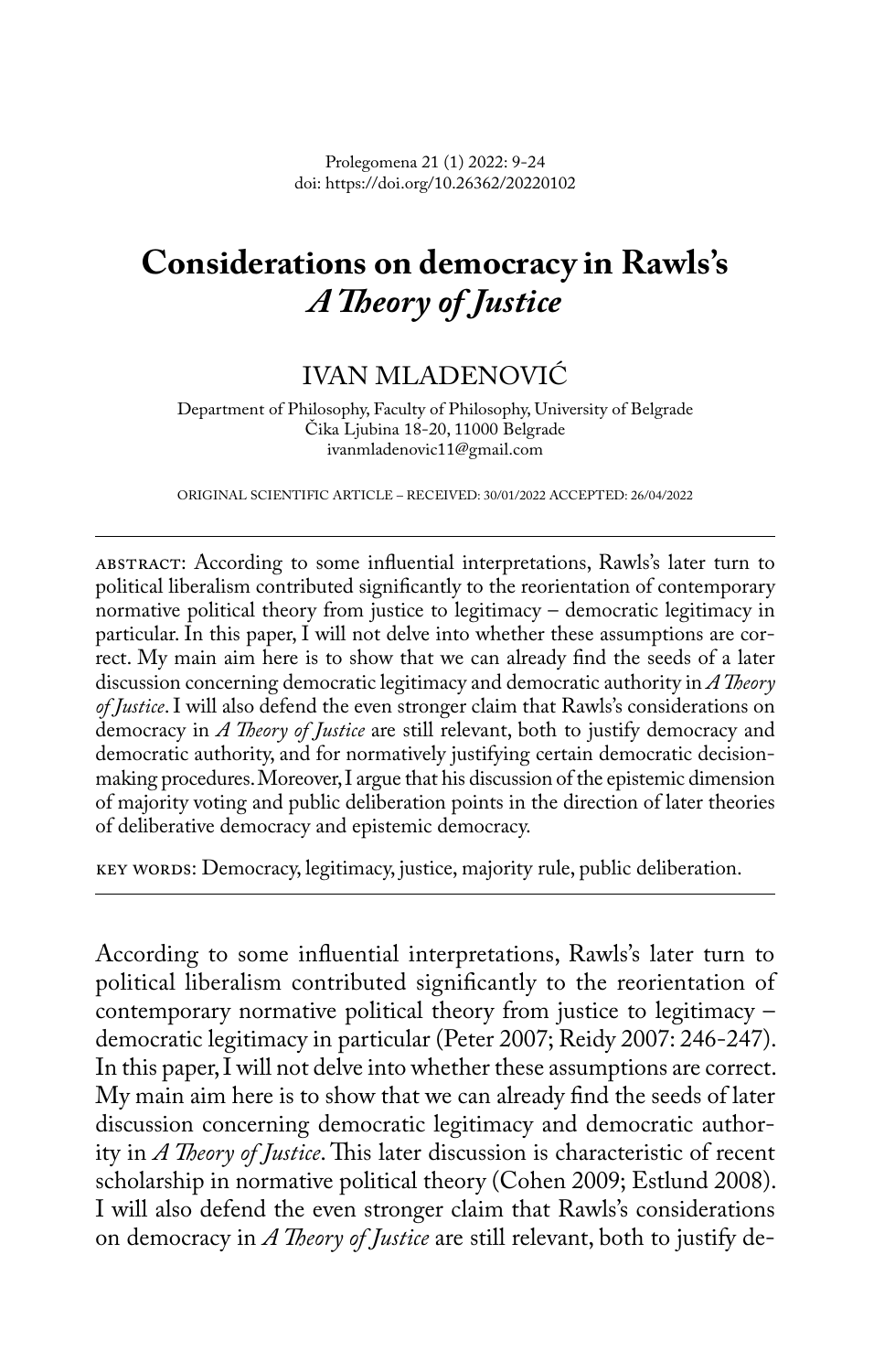mocracy and democratic authority, and for normatively justifying certain democratic decision-making procedures.

This paper is structured as follows. In the first section, I examine Rawls's view of legitimacy in *A Theory of Justice*, and its relation to intrinsic and instrumental justifications of democracy and democratic authority. In the second section, I will use the distinction between the principle of participation and the principle of competence to elucidate Rawls's main points about the importance of fair procedures. In the third section, I will focus on Rawls's discussion of majority voting and public deliberation. My main concern in this section is Rawls's epistemic justification of various procedures of democratic decision-making. Finally, I will draw my conclusions in the fourth section.

## **1. Two conceptions of legitimacy and hybrid justification of democracy**

Although formulating a conception of legitimacy is not Rawls's main concern in *A Theory of Justice*, we can find two conceptions of legitimacy at work in the text as he elucidates the relations between justice and legitimacy. I will refer to these two conceptions as the narrow conception of legitimacy and the wide conception of legitimacy. To formulate a conception of legitimacy, Rawls argues that we must first formulate an adequate conception of justice. The conception of justice that was famously argued for by Rawls incorporates principles that are expressive of freedom, equality, and solidarity (i.e., basic liberties, fair equality of opportunity, and the difference principle).1 His conception of legitimacy is thus best understood against this background. The route to legitimacy is found through the implementation of the principles of justice in a just constitution and just laws. Rawls thinks that to arrive at just legislation, it is necessary to have a just constitution. This constitution will translate abstract principles of justice into specific rights and liberties, and a fair decision-making procedure. Having these basic ideas in mind, we can now outline the two conceptions of legitimacy. The first conception states:

*The narrow conception of legitimacy*: Democratic decision-making is legitimate if it is carried out according to majority rule.

<sup>&</sup>lt;sup>1</sup> Rawls says that, "we can associate the traditional ideas of liberty, equality, and fraternity with the democratic interpretation of the two principles of justice as follows: liberty corresponds to the first principle, equality to the idea of equality in the first principle together with equality of fair opportunity, and fraternity to the difference principle" (Rawls 1971: 106).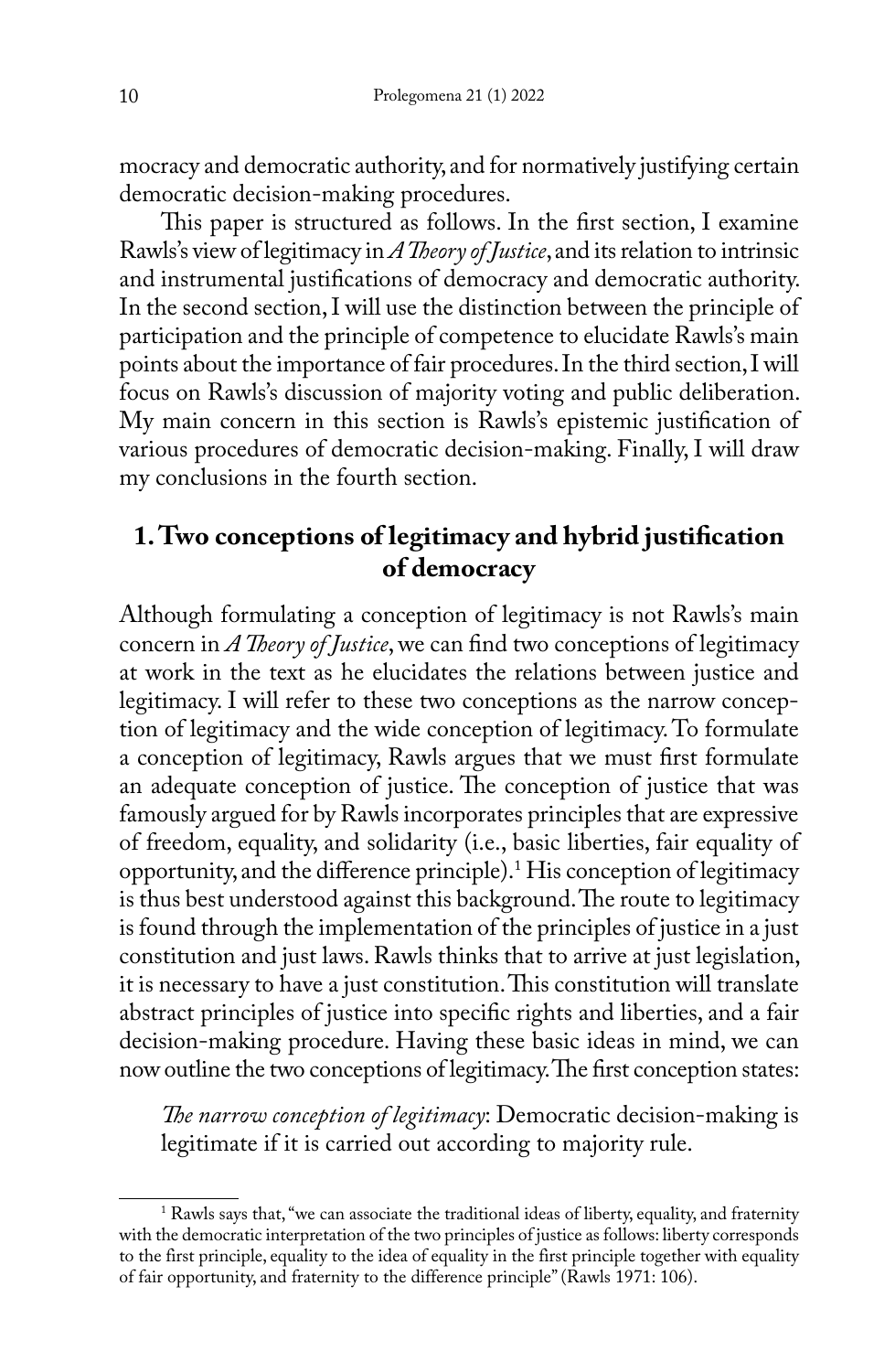For Rawls, majority rule is a fair procedure that also satisfies the condition of feasibility. He says that "the constitutional process must rely, to a large degree, on some form of voting" and that "a variant of majority rule suitably circumscribed is a practical necessity" (Rawls 1971: 353). Majority voting is seen as a fair procedure in the sense that it realizes the political freedom and equality specified by a just constitution. However, as we have seen, the role of a just constitution is not only to specify a fair decision-making procedure but it must also specify basic rights and liberties. These rights and liberties are at the core of the wide conception of legitimacy. The second conception states:

*The wide conception of legitimacy*: Democratic decision-making is legitimate if and only if the outcomes are in accordance with the procedure-independent principles of justice expressed in a just constitution.

By calling this conception of legitimacy "wide," I mean that it includes not only a decision-making procedure but also procedure-independent standards. The narrow conception of legitimacy in fact allows for more possible outcomes to ensue from the decision-making procedure because these outcomes are not constrained by procedure-independent standards of justice.

Although Rawls in principle accepts both conceptions of legitimacy, he prioritizes the wide conception because it can account for democratic authority and its limits. In other words, Rawls thinks that the fairness of the decision-making procedure (in the form of majority rule) is important for legitimacy but that it is necessary for democratic authority that the outcomes of decision-making are in accordance with the principles of justice expressed in a just constitution. The wide conception of legitimacy also accounts for the limits of democratic authority because when these principles are violated by means of majority voting, then it is justified to challenge and not comply with laws enacted by the majority rule.

It is noteworthy that both conceptions of legitimacy refer to democratic decision-making.2 The standard distinction between the intrinsic

<sup>&</sup>lt;sup>2</sup> Several authors have noted that the term democracy has not an entry in the index to *A Theory of Justice* (Cohen 2003: 86, Gutmann 2003: 170). However, soon after noticing this, Cohen says the following: "Though justice as fairness is not a theory of democracy, and says little about the processes of democratic politics, it is a contribution to democratic thought. It argues that a democratic political regime is itself a requirement of justice – and not simply for instrumental reasons. Moreover, the fundamental aim of the conception of justice as fairness is to present principles that provide the most reasonable norms for guiding the political judgments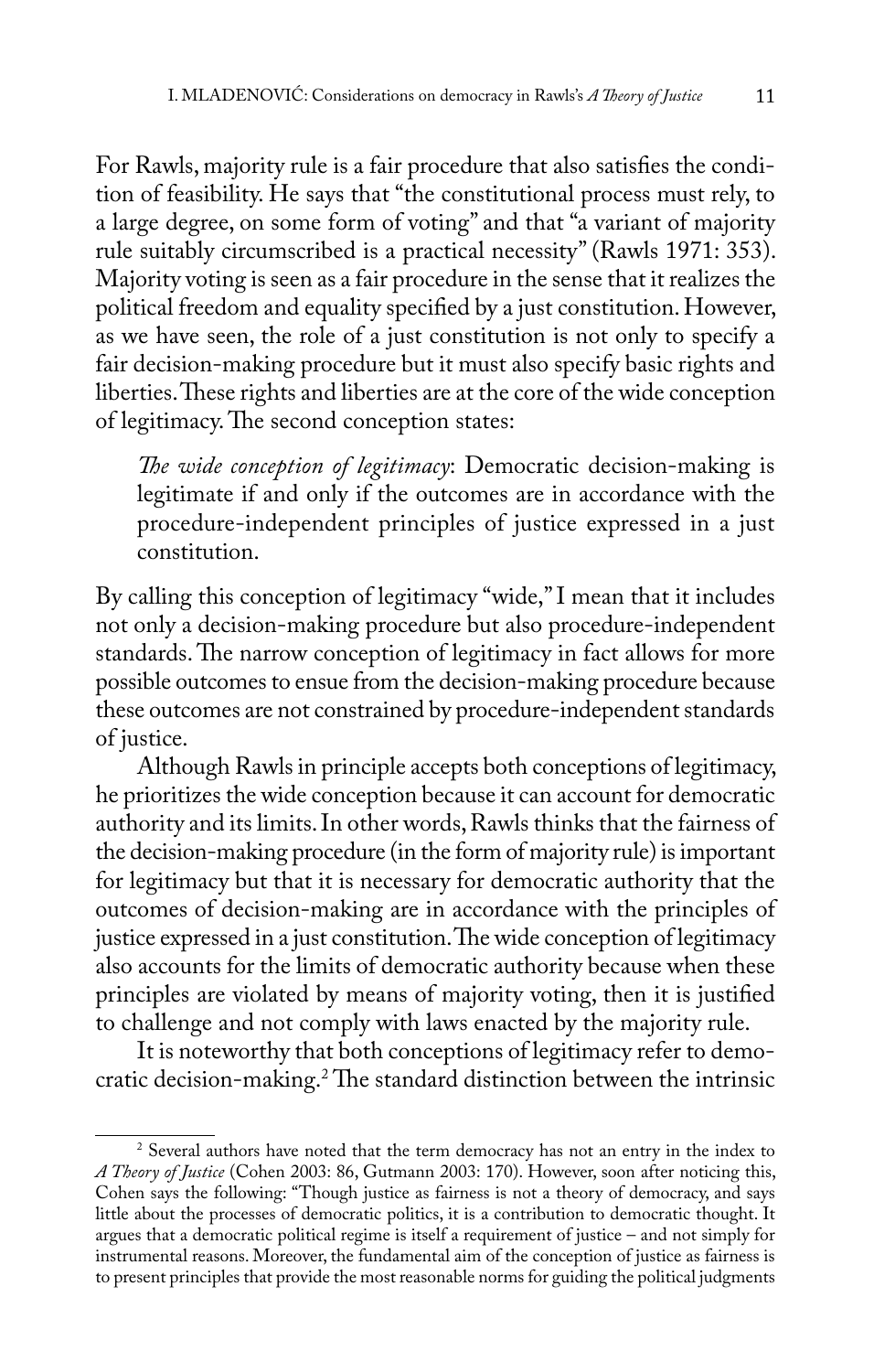and instrumental justifications of democracy (or democratic legitimacy) is pertinent here. According to the intrinsic justification, a political decision-making procedure is justified by its intrinsic fairness. In contrast, the instrumental justification insists that political decision-making procedures are justified to the extent that they are a reliable means for protecting and advancing procedure-independent standards. We are now in a position to see that these two conceptions of legitimacy are related to the distinction between the intrinsic and instrumental justifications of democracy. The narrow conception of legitimacy roughly corresponds to the intrinsic justification of democracy, whereas the wide conception of legitimacy roughly corresponds to the instrumental justification of democracy. Although this indicates that Rawls accepts both justifications of democracy, does our previous analysis imply that he gives priority to the instrumental justification?

To answer this question, we must first take into account Rawls's distinction between perfect and imperfect procedural justice (Rawls 1971: 85-86). We must also consider the contrast that he draws between these conceptions and pure procedural justice. The main characteristics of perfect procedural justice are first the existence of procedure-independent standards, and second that the procedure in question is a fully reliable means for realizing or advancing those procedure-independent standards. In Rawls's words, "the essential thing is that there is an independent standard for deciding which outcome is just and a procedure guaranteed to lead to it" (Rawls 1971: 85). The main characteristic of imperfect procedural justice is that there are procedure-independent standards but we cannot be sure that the procedure in question will always lead to outcomes that realize or advance these procedure-independent standards. Rawls summarizes this position by saying that "the characteristic mark of imperfect procedural justice is that while there is an independent criterion for the correct outcome, there is no feasible procedure which is sure to lead to it" (Rawls 1971: 86).

Rawls illustrates perfect procedural justice using the example of cutting and distributing a cake. In this case, an independent criterion of

of members of a democratic society in exercising their responsibilities as citizens" (Cohen 2003: 87). In a similar vein, Gutmann (having in mind both *A Theory of Justice* and *Political Liberalism*) says that: "It would be a mistake, however, to conclude from the few explicit references to democracy that the two books have little to say about the subject. Rather, Rawls implicitly identifies democracy with the same broad ideal of political morality with which he identifies political liberalism: the ideal of all (sane and law-abiding) adult human beings as free and equal members of a fair system of social cooperation" (Gutmann 2003: 170).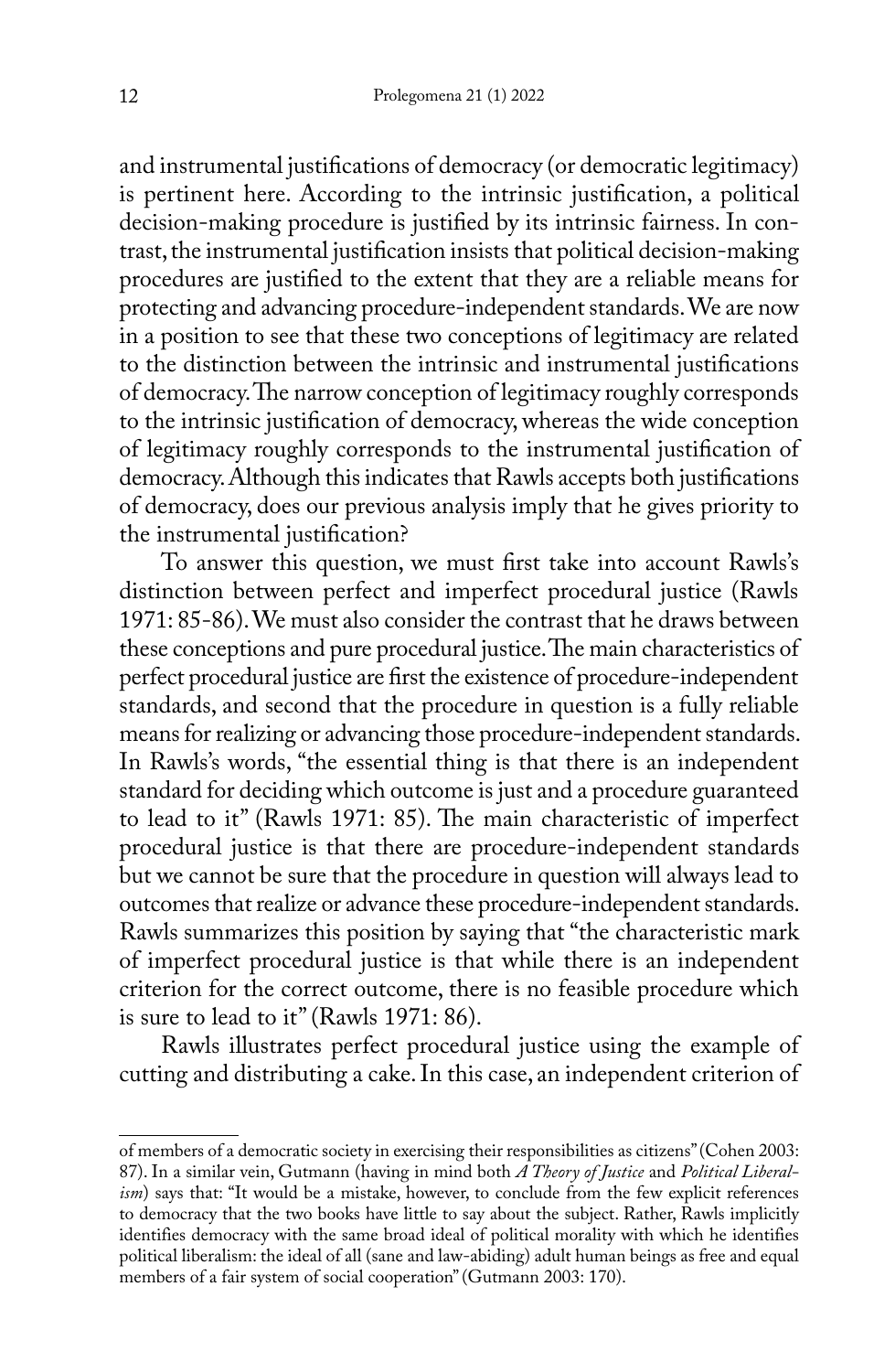justice dictates equal division and the person who cuts the cake will take the last piece. He provides the example of a criminal trial as an instance of imperfect procedural justice. Although there is an independent criterion in place (i.e., that a fair trial should convict those who are guilty and release those who are innocent), there is no guarantee that this will always be the case. Precisely because of this lack of certainty, it is important to have a *fair* trial to maximize the chances of making the right decision. Independent standards and fair procedures are both crucially important for imperfect procedural justice but there is no guarantee that fair procedures will always lead to the right outcomes. Fair procedures are not thereby less important – to the contrary, the procedures should be designed to maximize the chances that they *will* lead to the correct outcomes. Although it would be *nice* to have a procedure that always leads to the correct outcome, in cases of imperfect procedural justice "there is no feasible procedure which is sure to lead to it" (Rawls 1971: 86). Imperfect procedural justice therefore implies that fair procedures also satisfy the condition of feasibility.

The conceptions of perfect and imperfect procedural justice stand in sharp contrast to pure procedural justice. There is no need for an independent standard of correctness within pure procedural justice. If the procedures are fair, then the outcomes will be correct – or at least no one will have reason to contest them because all will have been treated equally in the decision-making process. Rawls uses the example of gambling (in the form of a series of fair bets) to illustrate pure procedural justice. However, we could also illustrate pure procedural justice by modifying his example of perfect procedural justice. Imagine that there is no independent criterion of fairness and that the fair procedure is the one in which the person who cut the cake takes the last piece.

We can now return to the question of whether Rawls gives priority to the instrumental justification of democracy. Although we noticed some resemblances between Rawls's two conceptions of legitimacy and the standard conceptions of justifying democracy, this analysis must now be refined in terms of perfect, imperfect, and pure procedural justice. In light of these distinctions, we can conclude that Rawls favors neither the instrumental nor the intrinsic justification of democracy. Because Rawls thinks that both narrow and wide conceptions of legitimacy are acceptable in principle, he also thinks that both intrinsic and instrumental justifications are important for justifying democracy. To be more precise, Rawls argues that the normatively adequate conception of democratic legitimacy should have a form of imperfect procedural justice. At several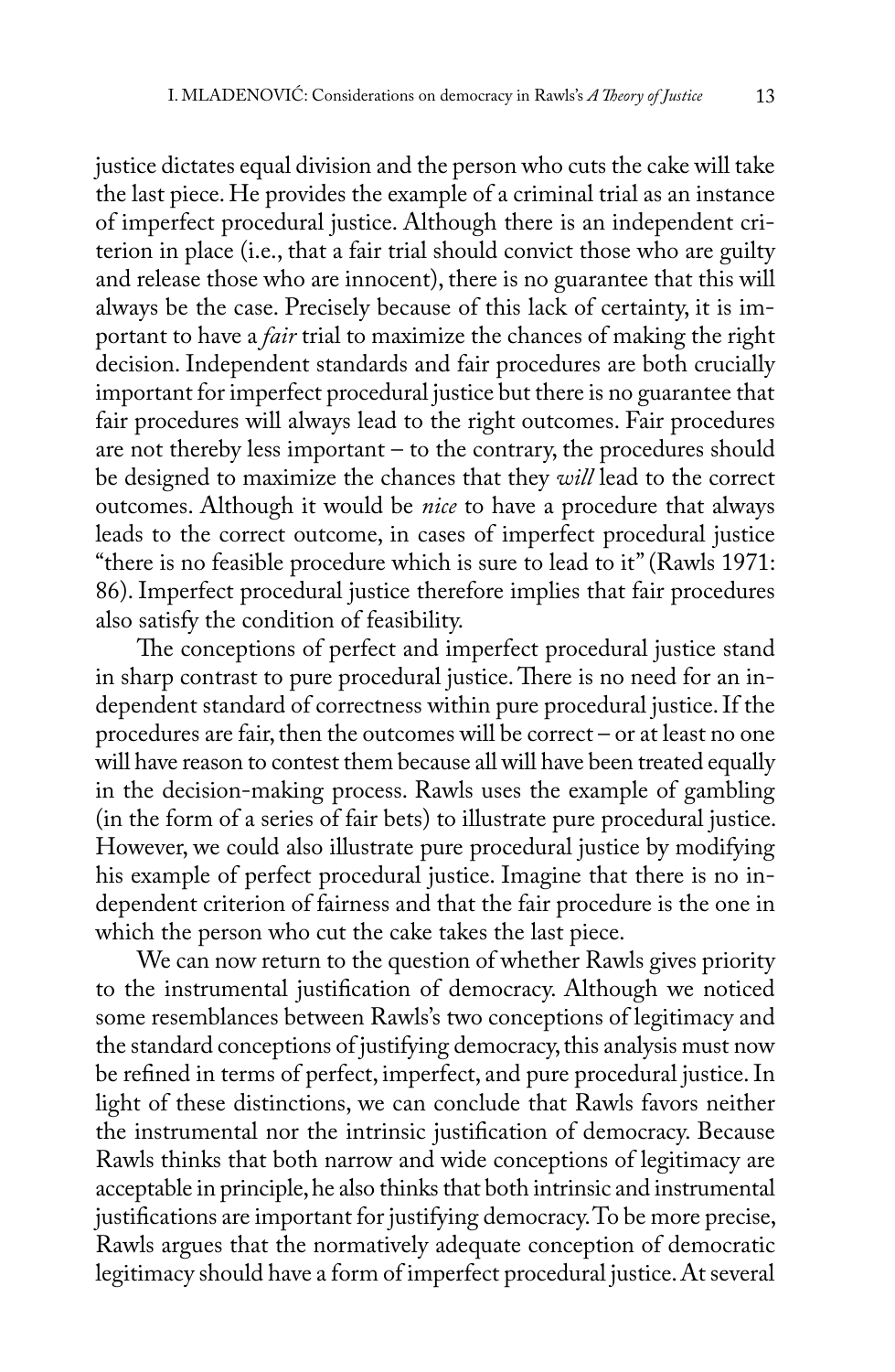points in *A Theory of Justice*, he reiterates that "the political process is at best one of imperfect procedural justice" (Rawls 1971: 196, 229). Given that imperfect procedural justice includes an independent standard and a fair procedure, it follows that Rawls's position must be understood as a hybrid justification of democracy.

The argument starts from seeing democracy as an instance of perfect procedural justice. Rawls writes that "ideally a just constitution would be a just procedure arranged to insure a just outcome"; he continues that "the procedure would be the political process governed by the constitution, the outcome the body of enacted legislation, while the principles of justice would define an independent criterion for both procedure and outcome" (Rawls 1971: 197). Nevertheless, Rawls argues that the justification of democracy should not be understood according to the conception of perfect procedural justice. His argument is analogous to the fair trial argument:

Clearly any feasible political procedure may yield an unjust outcome. In fact, there is no scheme of procedural political rules which guarantees that unjust legislation will not be enacted. In the case of a constitutional regime, or indeed of any political form, the ideal of perfect procedural justice cannot be realized. The best attainable scheme is one of imperfect procedural justice. (Rawls 1971: 198)

Rawls argues that because of imperfect procedural justice, we should sometimes comply with unjust laws – at least where they do not lead to any substantial injustice. He explains that "being required to support a just constitution, we must go along with one of its essential principles, that of majority rule" (Rawls 1971: 354). This shows that fair procedures of decision-making (especially majority rule, because of the feasibility condition) are important for imperfect procedural justice, as suggested by the narrow conception of legitimacy. However, imperfect procedural justice also implies that we are justified in resisting unjust laws if the injustice in question *is* substantive, particularly if basic rights and liberties are at stake. According to the wide conception of legitimacy, this is exactly as it should be. The two conceptions of legitimacy are combined in a hybrid justification of democracy and democratic legitimacy that is part intrinsic and part instrumental. Although both parts contribute to democratic authority, the instrumental part is needed to account for the limits of democratic authority. This might give the impression that in Rawls's account the instrumental justification of democracy and democratic legitimacy has priority, where its role is basically related to legitimate democratic authority and its limits. To conclude, the concep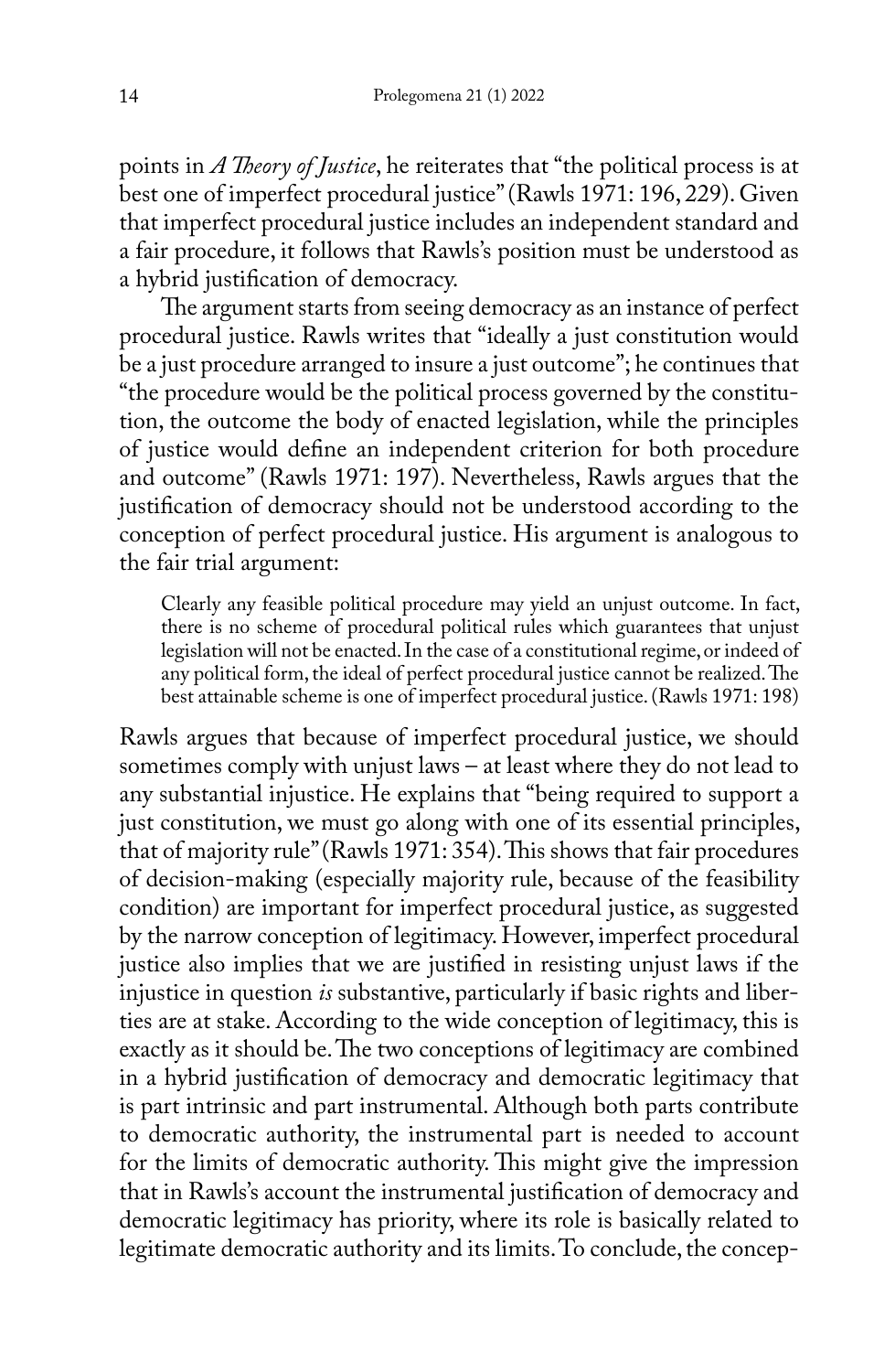tion of imperfect procedural justice is able to account for democratic legitimacy and legitimate democratic authority because Rawls relies on both intrinsic and instrumental justifications. As we have seen, it can also account for the limits of democratic authority.

Rawls's conception of imperfect procedural justice in the context of justifying democracy is sometimes understood as a purely *instrumental* justification.3 Charles Beitz argues that because imperfect procedural justice relies on procedure-independent standards to evaluate the outcomes of democratic decision-making procedures, it necessarily has a form of instrumental justification – which he calls "best result theory" (Beitz 1989: 47). He criticizes Rawls's view by pointing out that not only procedure-independent standards but also "non-outcome-oriented criteria of fairness pertaining to the procedure itself" are important for the justification of democracy (Beitz 1989: 47). If our interpretation of Rawls is correct, then these criteria of fairness related to the decision-making procedure are implied in his conception of imperfect procedural justice. Although it may seem that Rawls argues in favor of an instrumental justification, our analysis has shown that his position is best understood as a *hybrid* justification of democracy. In other words, independent standards *and* procedural justice matter in the conception of imperfect procedural justice.

## **2. The principle of participation and the principle of competence**

A further conceptual distinction might be helpful for understanding Rawls's view on democracy in *A Theory of Justice*. This is the distinction between the principle of participation and the principle of competence. I want to stress that Rawls himself does not make this distinction – he does not even mention the principle of competence, although he has much to say about the principle of participation.<sup>4</sup> Nevertheless, I think that putting his position in terms of this distinction is useful because it will help us to better understand what he has to say about both the principle of participation and democratic decision-making procedures.

<sup>&</sup>lt;sup>3</sup> Several of Rawls's statements point in this direction. For example, he says that "the fundamental criterion for judging any procedure is the justice of its likely results" (Rawls 1971: 230). However, Rawls also says that "the grounds for self-government are not solely instrumental" and that "equal political liberty is not solely a means" (Rawls 1971: 233, 234).

<sup>4</sup> The distinction originates from Thompson (1976: 9-10), where it was introduced in the context of interpreting Mill's view on representative government.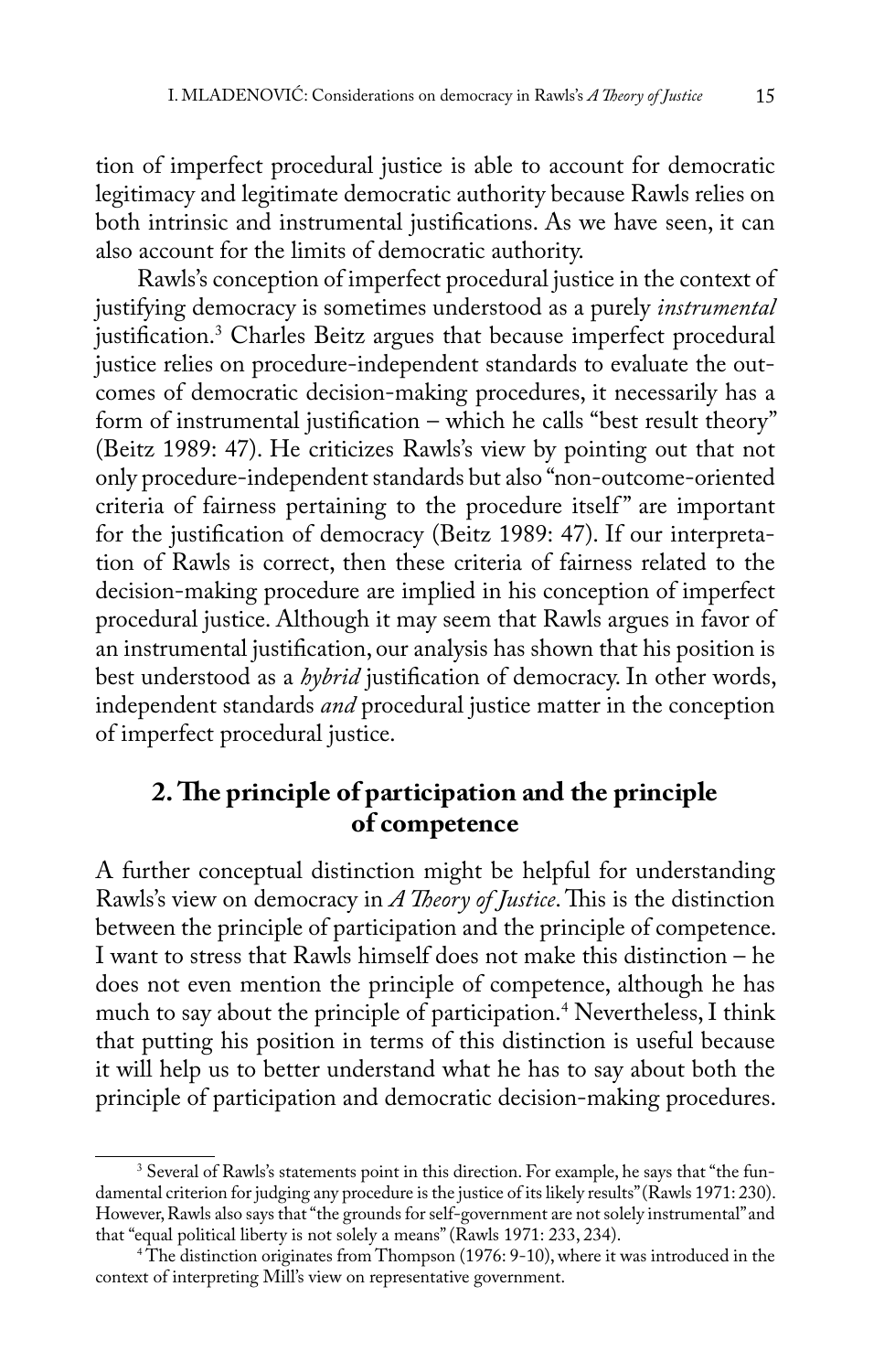Let us start with the principle of participation. I explained in the previous section that abstract principles of justice should in Rawls's view be translated into a just constitution. The principle of participation is one of the constitutional essentials that translates abstract principles of freedom and equality into political freedom and political equality (which is sometimes referred to as "equal political liberty"). This is how Rawls introduces the principle of participation:

The principle of equal liberty, when applied to the political procedure defined by the constitution, I shall refer to as the principle of (equal) participation. It requires that all citizens are to have an equal right to take part in, and to determine the outcome of, the constitutional process that establishes the laws with which they are to comply. (Rawls 1971: 224)

The principle of participation implies that an important aspect of political freedom is to have the right and the opportunity to influence the outcome of the democratic decision-making process. The meaning of political equality is encapsulated in the view that there should be an equal distribution of opportunities for influence. In this sense, political freedom and equality are constitutive of a democratic citizenship. Rawls expresses this idea in terms of the principle of participation when he says that "when the principle of participation is satisfied, all have the common status of equal citizen" (Rawls 1971: 227). Although what Rawls calls the principle of participation does not exclude participatory democracy, participatory democracy is not necessarily implied by the principle. Rawls thinks that the principle of participation can also be satisfied in a representative democracy, when citizens have the right and the opportunity to influence the outcomes of the decision-making process by voting and taking part in public deliberation.

The principle of participation can be further explained by distinguishing between its formal and substantive dimensions. The principle's formal dimension concerns the equal distribution of opportunity for influence. This equal distribution is usually understood as the oneperson-one-vote principle. It also implies equal access to public office. Rawls stresses that the formal dimension of the principle of participation should be understood against the background of the substantive dimension, which has two components. The first component (which is related to the wide conception of legitimacy) is that the formal properties of democratic decision-making are not enough and substantive principles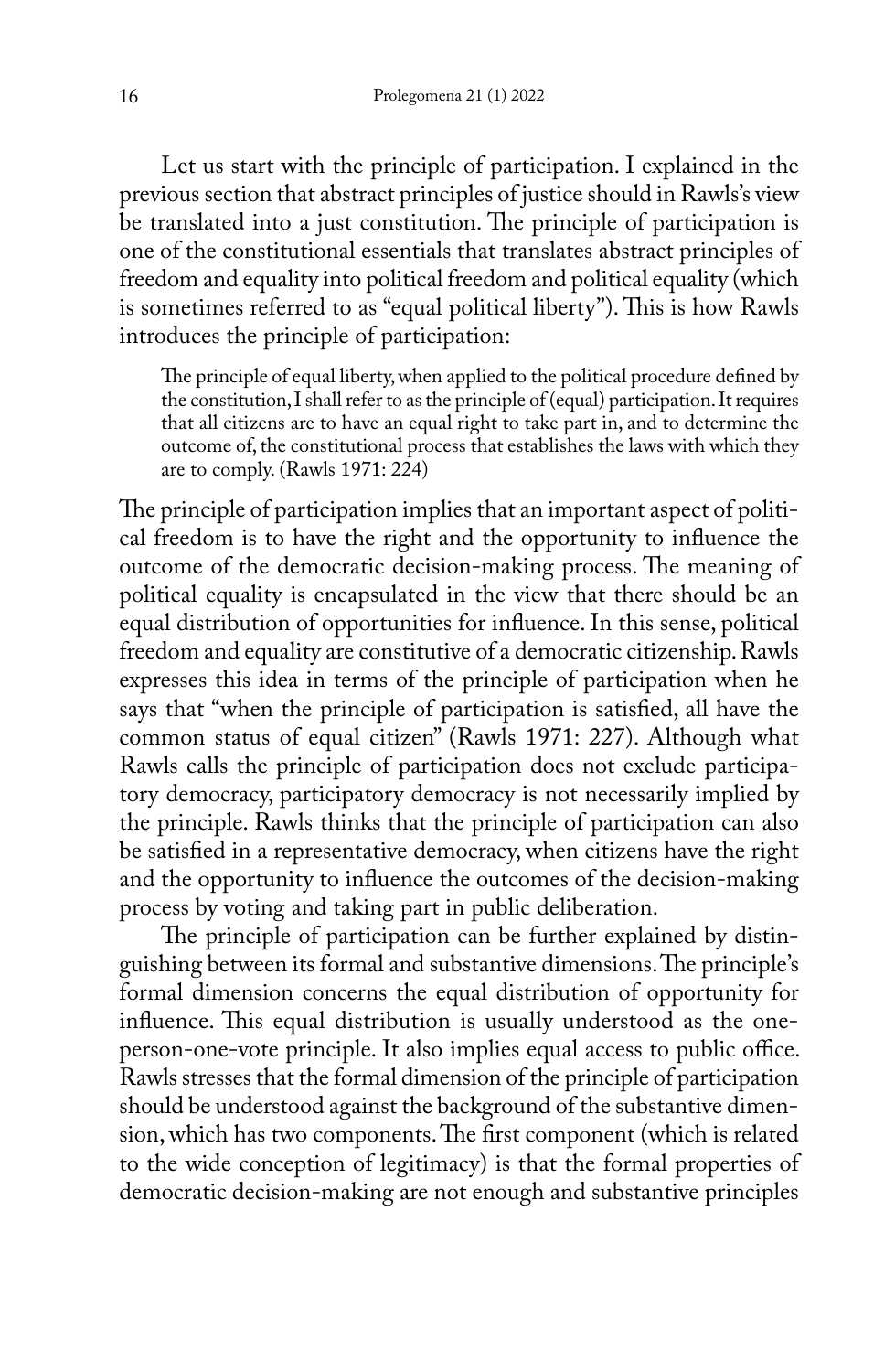(e.g., freedom of expression, freedom of association, etc.) are also necessary for a well-functioning democracy.<sup>5</sup>

Even when the aforementioned formal and substantive principles are settled, the substantive dimension of the principle of participation has a second component that must also be satisfied. This second component is what Rawls calls the "worth of political liberty." The worth of political liberty may be unequal even where there is formal political liberty and equality, which could undermine the democratic process. Rawls explains this danger as follows:

The liberties protected by the principle of participation lose much of their value whenever those who have greater private means are permitted to use their advantages to control the course of public debate. For eventually these inequalities will enable those better situated to exercise a larger influence over the development of legislation. In due time they are likely to acquire a preponderant weight in settling social questions, at least in regard to those matters upon which they normally agree, which is to say in regard to those things that support their favored circumstances. (Rawls 1971: 225)

Rawls says that measures should be taken to reduce this influence on the democratic decision-making process, and especially on public debates. Rawls observes that proposing such measures belongs more to political sociology than it does to normative political theory, although he thinks that the public financing of public deliberation and political parties is a prime example of what should be done in that direction.6 However, the equal worth of political liberty should not be understood only in this narrow sense. The point about this substantive component, and about Rawls's view of the relationship between justice and legitimacy in general, is that a just society is necessary if democracy is to function well. This is the main reason why he thinks that legitimacy should be understood against the background of justice.

Having stated the principle of participation and its implications, we turn now to the principle of competence. As I have already noted, Rawls does not use this term. However, he certainly deems the question

<sup>5</sup> On this point, see also Cohen 2003: 90-91.

<sup>6</sup> In one of his latest papers, Rawls also says as follows: "Public deliberation must be made possible, recognized as a basic feature of democracy, and set free from the curse of money. Otherwise politics is dominated by corporate and other organized interests who through large contributions to campaigns distort if not preclude public discussion and deliberation" (Rawls 2005: 449). For the continuity of Rawls's thought in that regard, see Lehning (1998).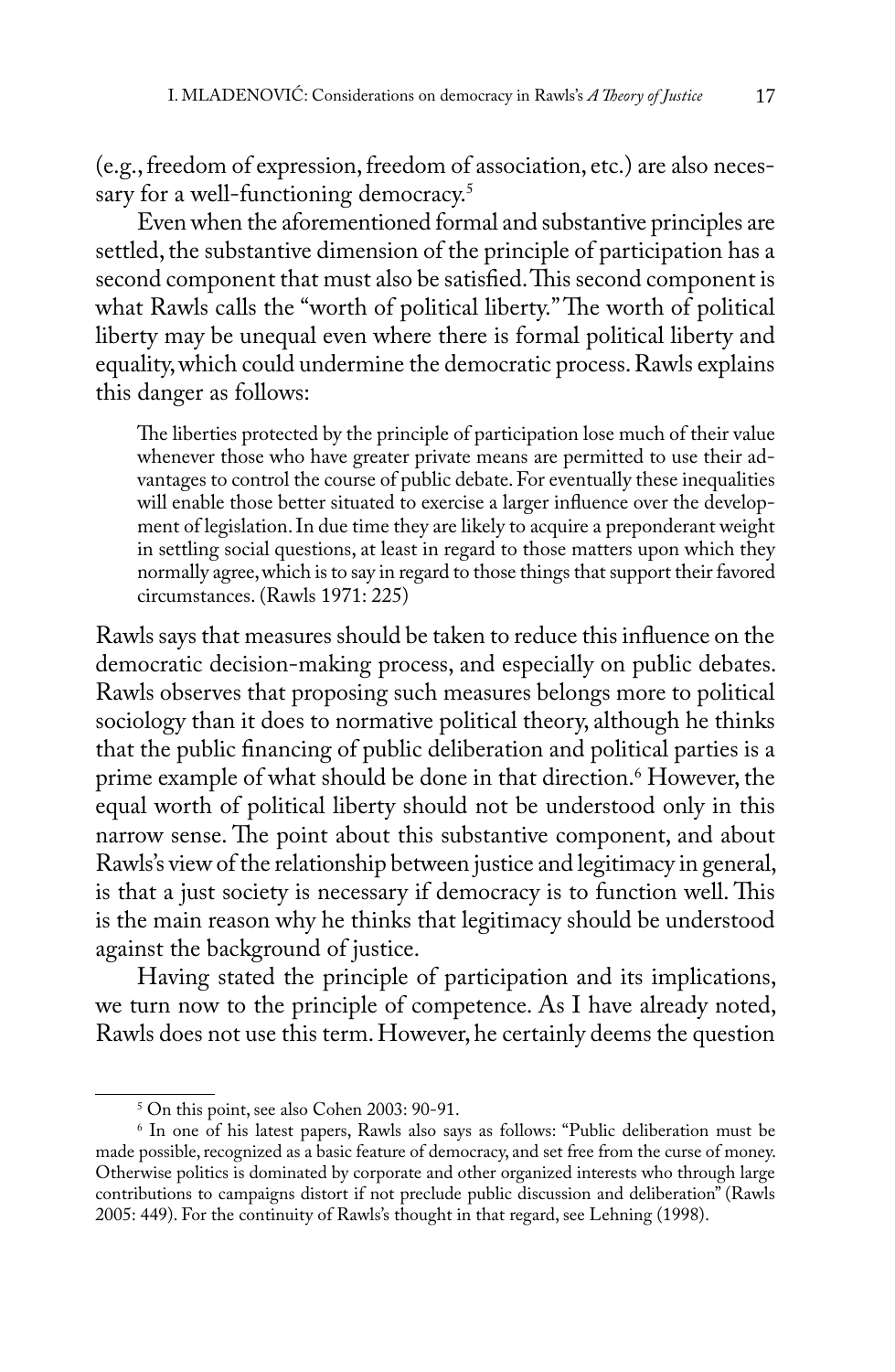of competence (and epistemic questions in general) to be relevant for the justification of democracy and democratic authority. The main problem when taking the principle of competence into account is that it may come into conflict with the principle of participation. Rawls uses Mill's defense of plural voting as an illustration of how competence requirements might be at odds with equal political liberty (Rawls 1971: 232). Mill argues that although equal suffrage is justified, opportunities for influencing the outcomes of the decision-making procedure should not be distributed equally if we take competence into account. His proposal for plural voting suggests that the votes of more competent citizens should have more weight than the votes of less competent citizens.<sup>7</sup> He says that, "the only thing which can justify reckoning one person's opinion as equivalent to more than one, is individual mental superiority" (Mill 1861/1977: 474-475). Mill justifies this proposal on purely instrumental grounds. In his view, better educated citizens have a higher chance of realizing the common good. Therefore, plural voting is a means for realizing the common good within a democratic society. This does not imply rule by the wisest, but it does imply unequal political liberty. Given that Rawls holds that equal political liberty in the form of the principle of participation is a basis for fair decision-making procedures, it is unsurprising that "unequal liberty, as when the precept one man one vote is violated … immediately raises a question of justice" (Rawls 1971: 225).

It *is*, however, surprising that Rawls thinks that a plural voting proposal need not necessarily be unjust (Rawls 1971: 233). This should not be understood as Rawls' acceptance of the plural voting scheme, but as a signal that he deems the question of competence in particular and epistemic questions in general to be important for the justification of democracy and democratic authority. Rawls does not criticize Mill's proposal directly. We can understand why he states that "plural voting may be perfectly just" (Rawls 1971: 233), in light of his use of instrumental justification (as discussed in the previous section). As we have seen, instrumental justification is not the whole story when it comes to justifying democracy and its authority. Immediately after saying that plural voting might be perfectly just, Rawls continues by noting that "the grounds for self-government are not solely instrumental" (Rawls 1971: 233). Of course, the grounds of democracy in the form of the principle of participation are not purely instrumental but the importance of the

 $^\gamma$  For a recent criticism of Mill's plural voting proposal, see Baccarini and Ivanković (2015).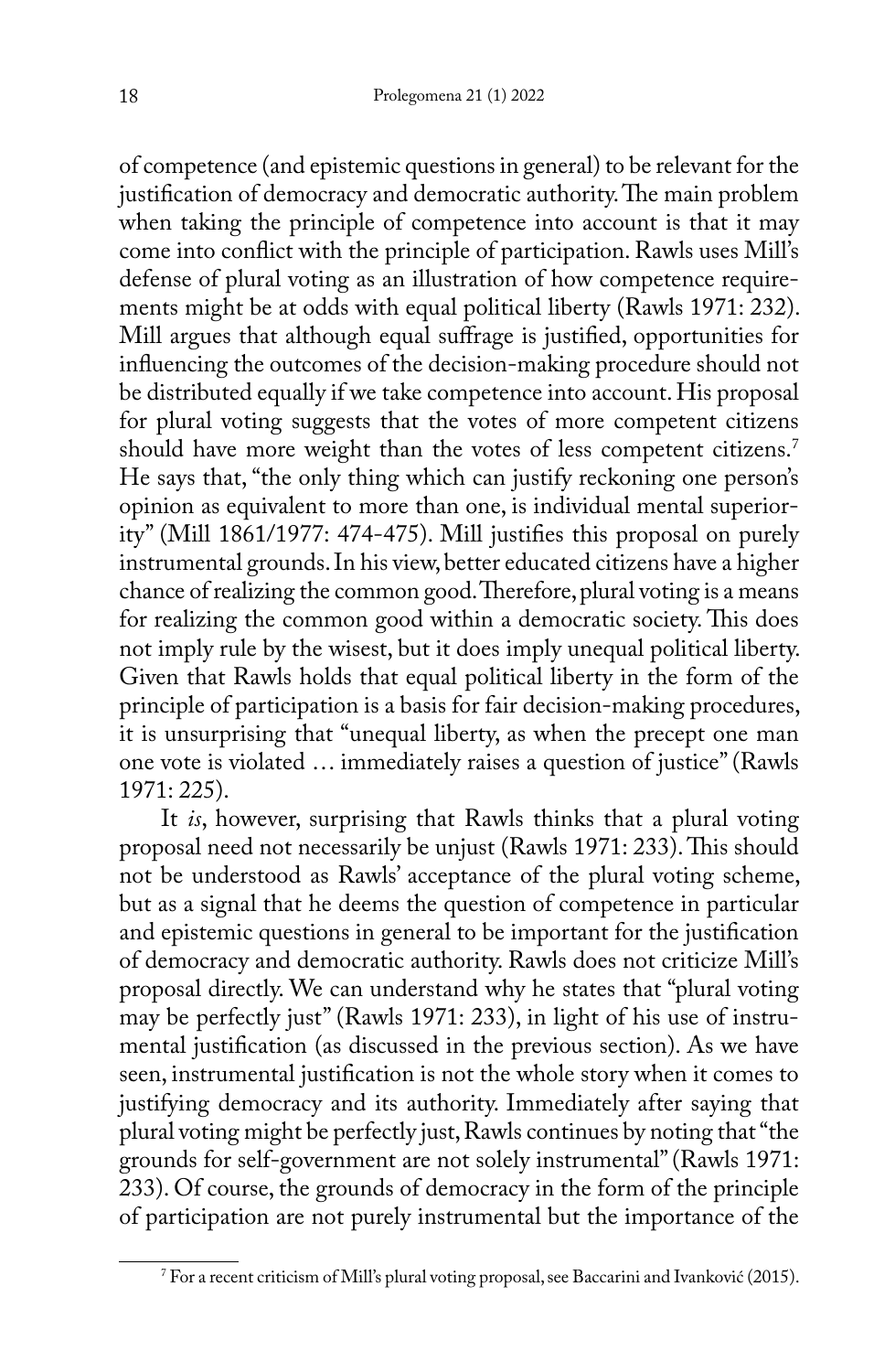principle of competence is reflected in Rawls's maintaining that every citizen's competence matters for democracy – it is intrinsically, not just instrumentally, valuable. Indeed, Rawls draws on further thoughts from Mill to criticize the plural voting scheme and the instrumental justification upon which it is based. For example, he says that:

The effect of self-government where equal political rights have their fair value is to enhance the self-esteem and the sense of political competence of the average citizen. His awareness of his own worth developed in the smaller associations of his community is confirmed in the constitution of the whole society. Since he is expected to vote, he is expected to have political opinions. The time and thought that he devotes to forming his views is not governed by the likely material return of his political influence. Rather it is an activity enjoyable in itself that leads to a larger conception of society and to the development of his intellectual and moral faculties. (Rawls 1971: 234)

Rawls's comments on the intrinsic value of political competence should not be understood as a descriptive thesis, which might not be correct, but as a part of the *normative* justification of democracy. This suggests that the principle of competence and epistemic considerations in general have a crucial part to play in that endeavor. Of course, the question of political competence might be also related to its instrumental value in Rawls's view. In any case, the discussion about the difference between the principle of participation and the principle of competence leads to the epistemic dimension of democracy. We have indicated that the principle of competence and epistemic considerations more broadly are not important only for general issues concerning the justification of democracy and its authority but also for Rawls's discussion of democratic decision-making procedures.

#### **3. Majority voting and public deliberation**

Regarding democratic decision-making procedures, we have seen that Rawls assumes that majority voting is necessary because of the feasibility condition. He says that "some form of majority rule is justified as the best available way of insuring just and effective legislation" (Rawls 1971: 356). However, Rawls also takes into account the ideal democratic decision-making procedure. In the ideal procedure, there is no longer any need for the feasibility condition. This opens up the possibility for envisioning other democratic decision-making procedures. Rawls argues that majority rule need not be the preferred decision-making procedure from this perspective – supplementing it with public deliberation would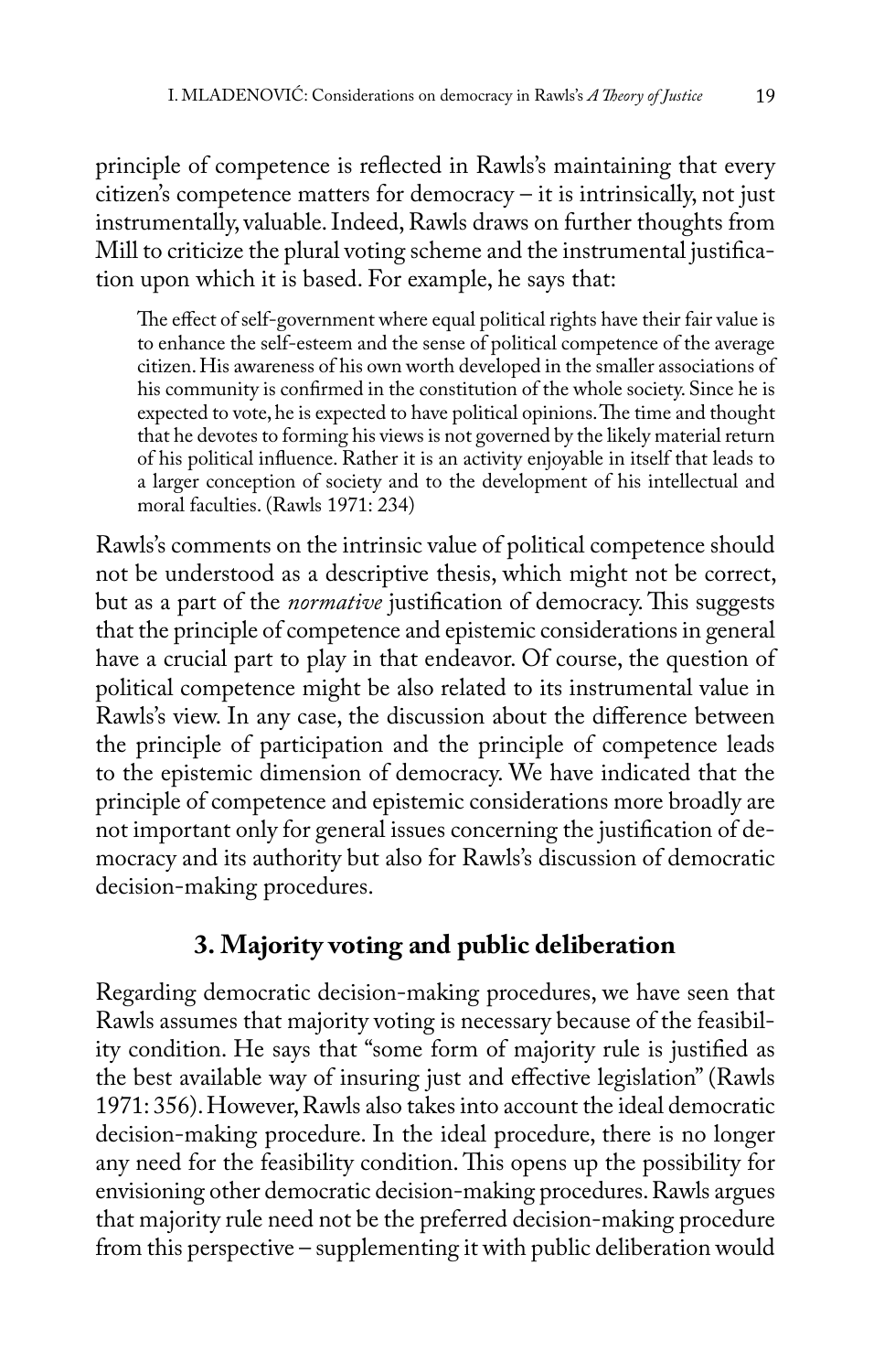be a much better option. He thinks that there will be a need for majority rule even under ideal conditions because even rational legislators who reason from the principles of justice might end up disagreeing. From the perspective of ideal procedure, public deliberation has a much greater weight then majority voting – it not only realizes the principle of participation but also better realizes the competence principle (taken as the average citizen's political competence).

To understand why this is so, I will first consider the epistemic dimension of majority voting. Recall that majority voting is justified for Rawls because it is a fair procedure that is derived from the principles of justice. It realizes political freedom and equality as specified by the principle of participation. For that reason, a just constitution usually specifies majority rule as the basic decision-making procedure. However, majority rule can also be justified on epistemic grounds. Rawls assumes that in the ideal procedure, majority rule will aggregate opinions or beliefs on what advances the common good and not self-interested preferences. The rational legislator "is to vote solely according to his judgment" and "the outcome of the vote gives an estimate of what is most in line with the conception of justice" (Rawls 1971: 357). In the same vein, Rawls maintains that "each rational legislator is to vote his opinion as to which laws and policies best conform to principles of justice" (Rawls 1971: 361).

Although Rawls does not mention Rousseau in this context, his view on the epistemic dimension of voting clearly resembles a Rousseauvian perspective of voting – as a judgment on the general will. However, Rousseau argued that under this condition those in the minority should defer to the majority for epistemic reasons (i.e., because they were wrong). There is no such implication in Rawls's epistemic conception of voting. On the contrary, Rawls thinks that "while citizens normally submit their conduct to democratic authority, that is, recognize the outcome of a vote as establishing a binding rule, other things equal, they do not submit their judgment to it" (Rawls 1971: 357). This clearly indicates that while Rawls shares the Rousseauvian epistemic assumption on voting, he does not accept the implications that Rousseau derives from this assumption for the justification of democratic authority.<sup>8</sup>

Support for Rousseau could come from the Condorcet jury theorem, which is sometimes interpreted as a formal demonstration of Rousseau's conclusion about the epistemic dimension of majority voting (Grof-

<sup>8</sup> For further elaboration of this point and related criticism of the correctness theories of democratic authority, see Estlund 2008: 102-104.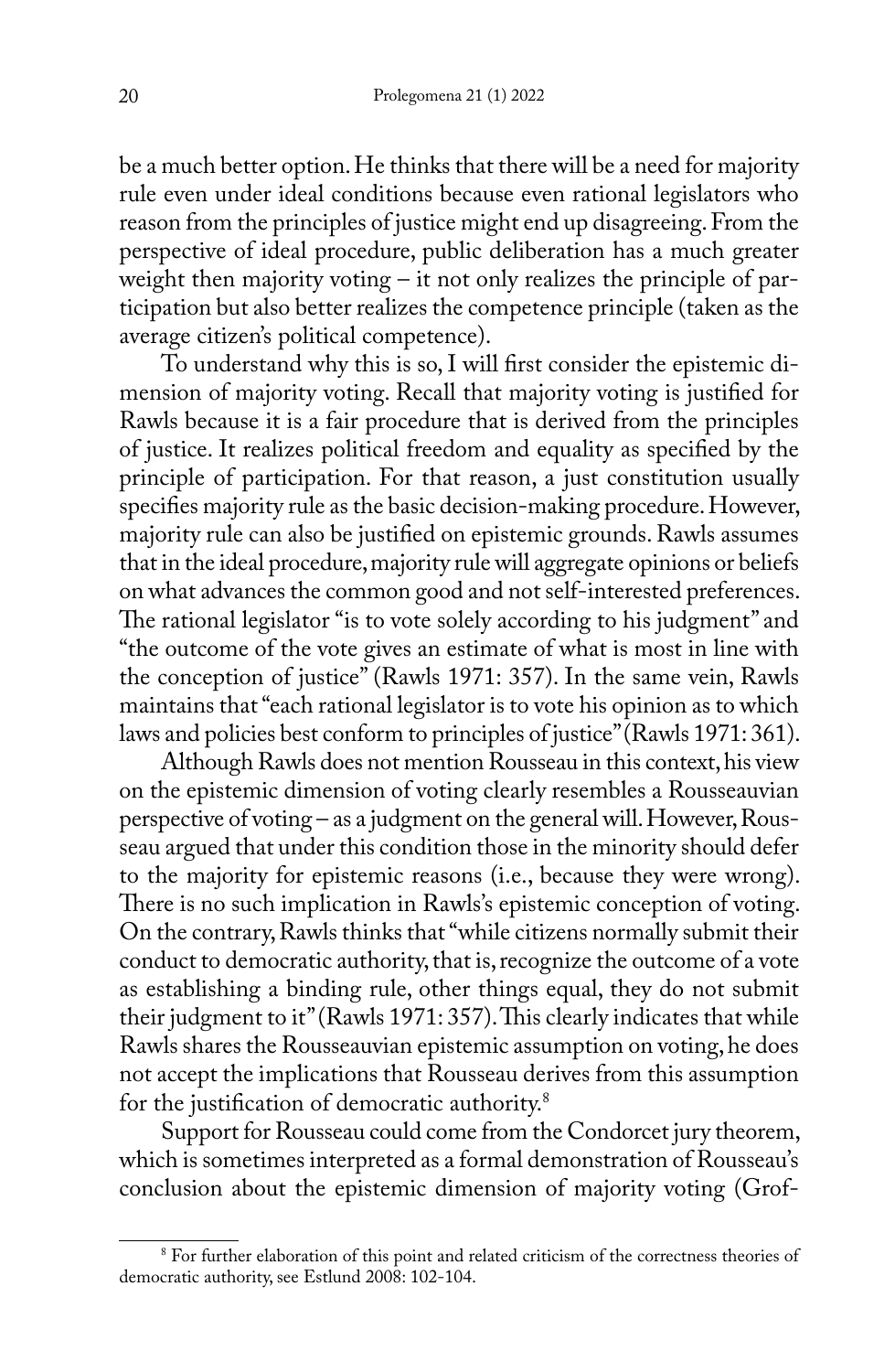man and Feld 1988). Although Rawls recognizes the relevance of the Condorcet jury theorem to understand the role of majority rule in the ideal procedure of democratic decision-making, he does not think that it gives enough support for either the Rousseauvian conclusion or for the view that decision-making should exclusively rely on majority rule. The Condorcet jury theorem is based on the following assumptions:

*Domain*: The voters are to decide by majority rule between two options that might be right or wrong.

*Competence*: Each voter is competent in the sense that the probability that they will vote for the right option is higher than 0.5 (i.e., competence means that the voter is better than random).

*Independence*: Each voter is to make a decision independently of other voters.

The Condorcet jury theorem shows that under these conditions, it is likely that the majority of voters will vote for the right option.<sup>9</sup> The probability approaches 1 as the number of voters increases. This is sometimes understood as an epistemic argument in favor of majority rule and democratic decision-making in general. It is noteworthy that even Condorcet wasn't convinced that his considerations on optimal jury size had clear applications in the context of democracy. He was particularly skeptical that the condition of competence would be satisfied. The problem is that the Condorcet jury theorem also shows that if voter competence is *below* 0.5, then the likelihood increases that majority will vote for the *wrong* option. Rawls agrees with Condorcet about the implications of the jury theorem for democratic decision-making, although not for the same reasons.

Rawls is skeptical that the independence condition will be satisfied in a democracy because some form of public communication is integral part of democratic institutions. If that is the case, then Rawls asks whether the procedure of public deliberation can be defended on epistemic grounds. If it can, then the ideal decision-making procedure will rely either on public deliberation or on some combination of public deliberation and majority voting. We have already seen that majority rule is needed, even as part of the ideal procedure, due to possible disagreement. This might

<sup>9</sup> For recent presentation, extensions and applications of the Condorcet jury theorem, see Goodin and Spiekermann (2018).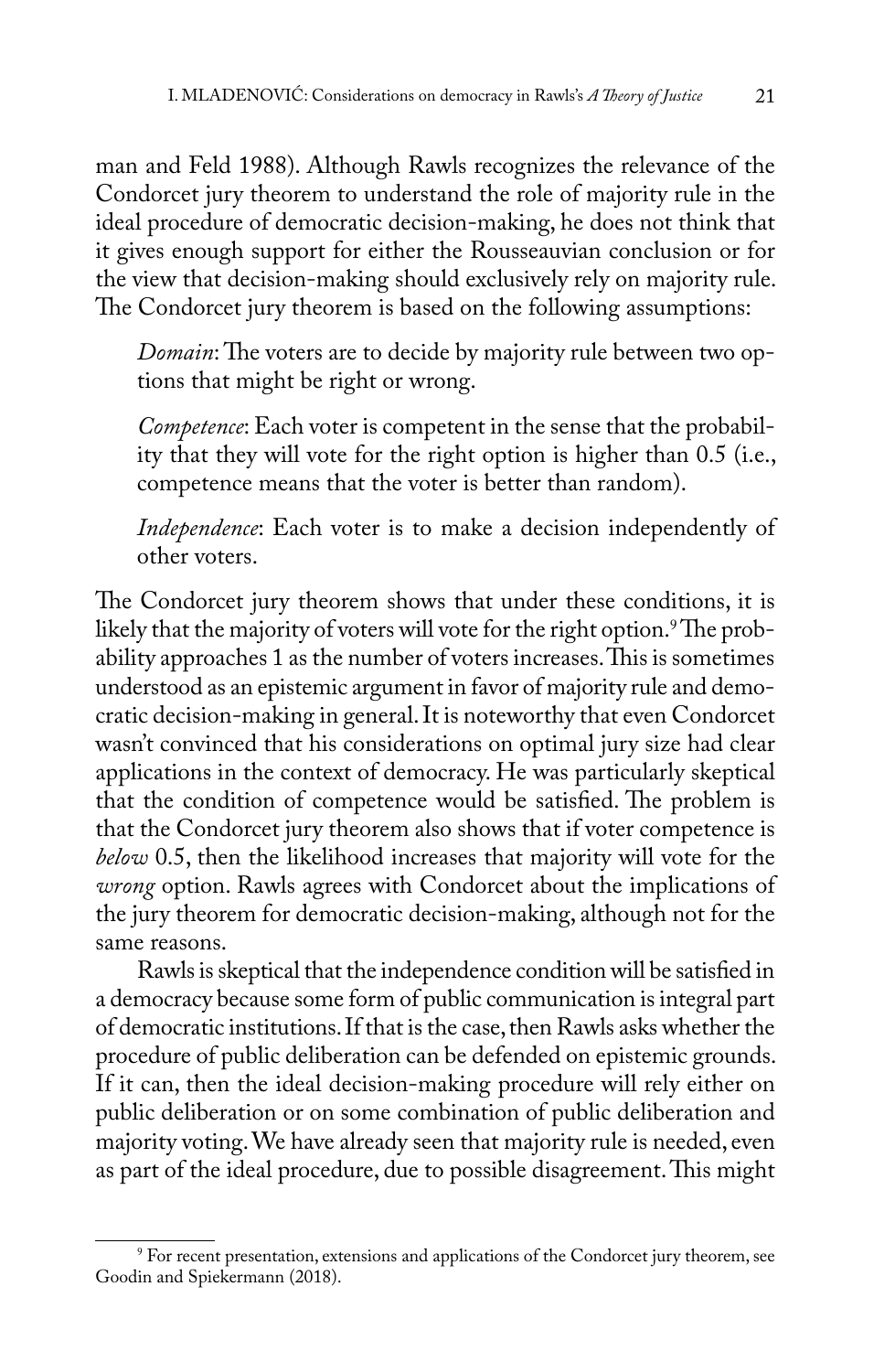indicate that Rawls opts for the combination of public deliberation and majority voting. In any case, the ideal procedure of democratic decisionmaking requires some form of deliberative democracy. Cohen notes that "although Rawls says little in *Theory of Justice* about democratic process, he seems there to endorse some variant of a deliberative conception"; he goes on to explain that "in *Theory of Justice*, Rawls assumes this view of democratic politics as an arena of argument rather than a tamed competition for power, fair aggregation of interests, or expression of shared cultural commitments" (Cohen 2003: 101, 102).

The gist of the argument for deliberative democracy is that the ideal of public deliberation can be defended on epistemic grounds. Bearing in mind the problem with the independence condition, Rawls says that "an ideally conducted discussion among many persons is more likely to arrive at the correct conclusion (by a vote if necessary) than the deliberations of anyone of them by himself" (Rawls 1971: 358). This clearly points in the direction of the epistemic significance of public deliberation. Rawls argues in favor of the epistemic advantages of public deliberation, as follows:

The benefits from discussion lie in the fact that even representative legislators are limited in knowledge and the ability to reason. No one of them knows everything the others know, or can make all the same inferences that they can draw in concert. Discussion is a way of combining information and enlarging the range of arguments. At least in the course of time, the effects of common deliberation seem bound to improve matters. (Rawls 1971: 358-359)

We can conclude from this that Rawls's defense of the role of public deliberation in the ideal procedure points in the direction of deliberative democracy *and* epistemic democracy. The ideal procedure of public deliberation (or some combination of public deliberation and majority voting) is justified because it realizes both the principle of participation and the principle of competence. As we have seen, it also has epistemic advantages over majority voting. Although Rawls's view can be criticized for saying nothing about the implications of this view for democratic functioning in a more realistic context, nothing in his view of the ideal procedure prevents us from thinking that it should be *approximated* in real democratic decision-making contexts.

#### **4. Conclusion**

In this paper, I have argued that Rawls's considerations on democracy in *A Theory of Justice* anticipate many later developments in the direction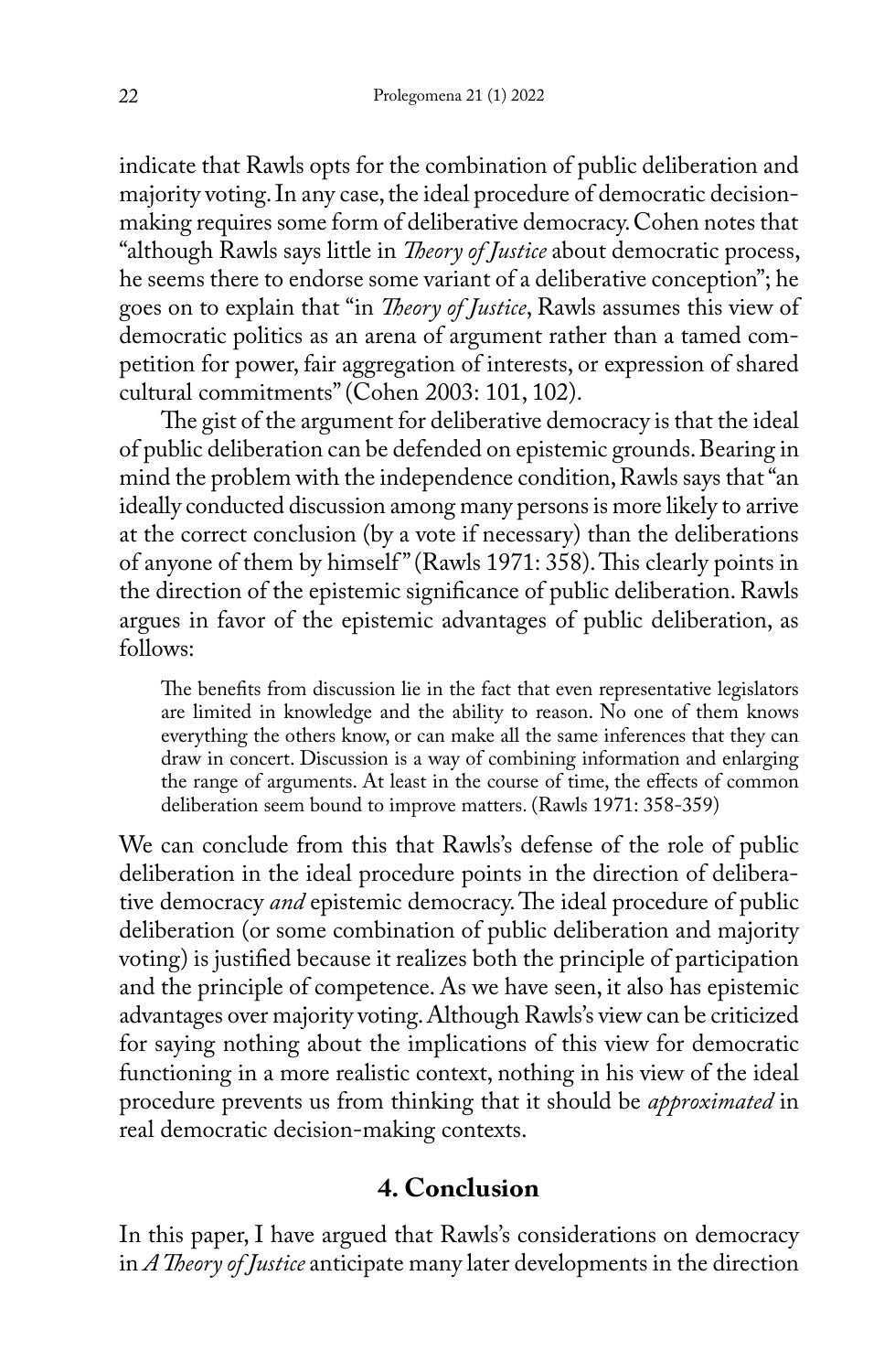of democratic legitimacy in normative political theory and theories of democracy. I have shown that this pertains not only to what Rawls has to say about justifications of democracy and democratic authority but also to what he says about decision-making procedures and especially public deliberation. Moreover, his discussion of the epistemic dimension of majority voting and public deliberation points in the direction of later theories of deliberative democracy and epistemic democracy (Cohen 2009; Estlund 2008). I also argue that what Rawls has to say about the conceptions of imperfect procedural justice, the principle of participation, the principle of competence, majority rule, and public deliberation both anticipates these later developments and offers solutions. These solutions are still relevant for adequate accounts of democratic legitimacy and legitimate democratic authority.

#### **Acknowledgements**

This paper was presented at the conference *A Theory of Justice: Fifty Years Later* that was held at the Institute of Philosophy, Zagreb, November 16-17, 2021. I am grateful to participants of the conference for their very helpful discussions.

#### **References**

Baccarini, E. and Ivanković, V. 2015. "Mill's case for plural voting and the need for balanced public decisions", *Prolegomena* 14(2), 137-156.

Beitz, C. R. 1989. *Political Equality* (Princeton: Princeton University Press).

Cohen J. 2009. *Philosophy, Politics, Democracy* (Cambridge, MA: Harvard University Press)

Cohen, J. 2003. "For a democratic society", in: S. Freeman (ed.), *The Cambridge Companion to Rawls* (Cambridge: Cambridge University Press), 86-138.

Estlund, D. M. 2008. *Democratic Authority: A Philosophical Framework* (Princeton and Oxford: Princeton University Press).

Goodin, R. E. and Spiekermann, K. 2018. *An Epistemic Theory of Democracy* (Oxford: Oxford University Press).

Grofman, B. and Feld, S. L. 1988. "Rousseau's general will: A Condorcetian perspective", *American Political Science Review* 82(2), 567-576.

Gutmann, A. 2003. "Rawls on the relationship between liberalism and democracy", in: S. Freeman (ed.), *The Cambridge Companion to Rawls* (Cambridge: Cambridge University Press), 168-199.

Lehning, P. B. 1998. "The coherence of Rawls's plea for democratic equality", *Critical Review of International Social and Political Philosophy* 1(4), 1-41.